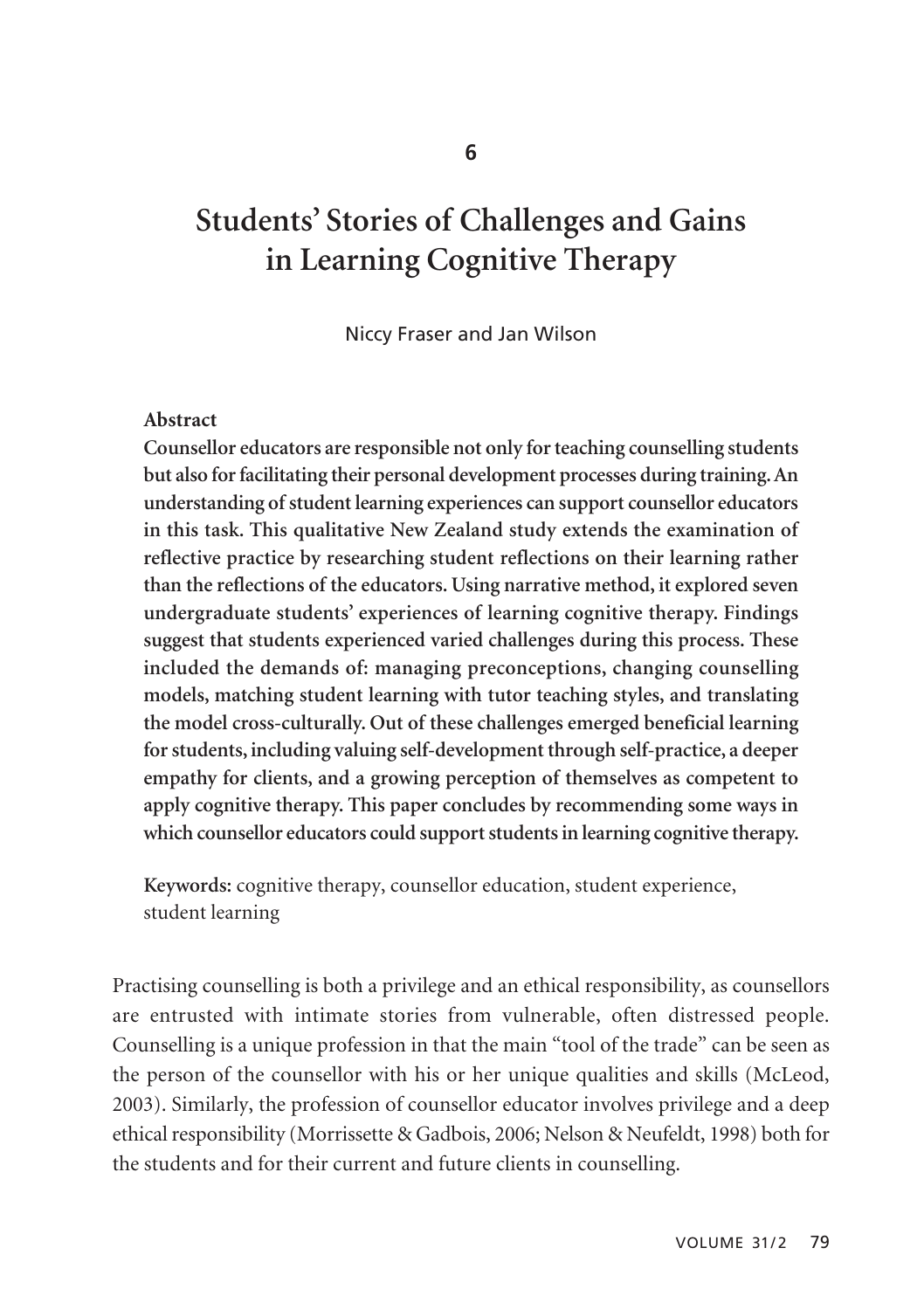Counsellor educators aim to produce graduates with the knowledge and skills to apply counselling approaches in response to clients' needs (Connor, 1994). Continual self-reflection on teaching practice and course curriculum assists counsellor educators to facilitate students in this development (Spencer, 2006) but finding effective ways to support students' personal development processes is a very complex task (Hensley, Smith, & Waller Thompson, 2003).

### **Background and context for this study**

A basic counsellor education programme involves three years of fulltime study for a Bachelor of Counselling degree. In the counselling programme in this study, in year one, students are introduced to a broad range of counselling models, followed by learning the person-centred approach. In year two the compulsory cognitive therapy paper is taught, and in year three other models of counselling are offered, including family systems, narrative therapy, and existential approaches. Hence students have a relatively intense training period with a significant amount of theory, skill, and personal development.

It is well recognised that an experiential approach assists students' learning processes through a bringing together of academic and practical knowledge (Kolb, 1984; Schön, 1991) and is made more effective when students are encouraged to develop a critical, self-reflecting process (Guiffrida, 2005; Mezirow, 1995). Counsellor education is firmly grounded in this learning approach. In experiential learning, students often use personal material for skill development. This learning process can be experienced as both challenging and rewarding (Mezirow, 1991).

In counsellor education, personal development is viewed as essential to professional development (Irving & Williams, 1995; Schön, 1991). The responsibility of a counsellor educator is to facilitate this learning process in a timely, developmentally paced, ethical, and supportive manner (Morrissette & Gadbois, 2006).

Initially, counsellor education prioritises teaching students to develop relational ability, where they convey a sense of warmth, acceptance, and responsivity toward their future clients. Clients are viewed as experts on themselves (Rogers, 1961) but for students, learning to be person-centred can be a real challenge, in developing the capacity to tolerate "not knowing" (Levitt & Jacques, 2005) and in resisting the drive to solve the client's problems (Mearns, 2003). The person-centred, relational foundation is then built upon by introducing other counselling modalities such as cognitive therapy.

Cognitive therapy was initially developed in the 1960s as a present-oriented, shortterm, structured approach for treating depression (Beck, 1995). It is an educative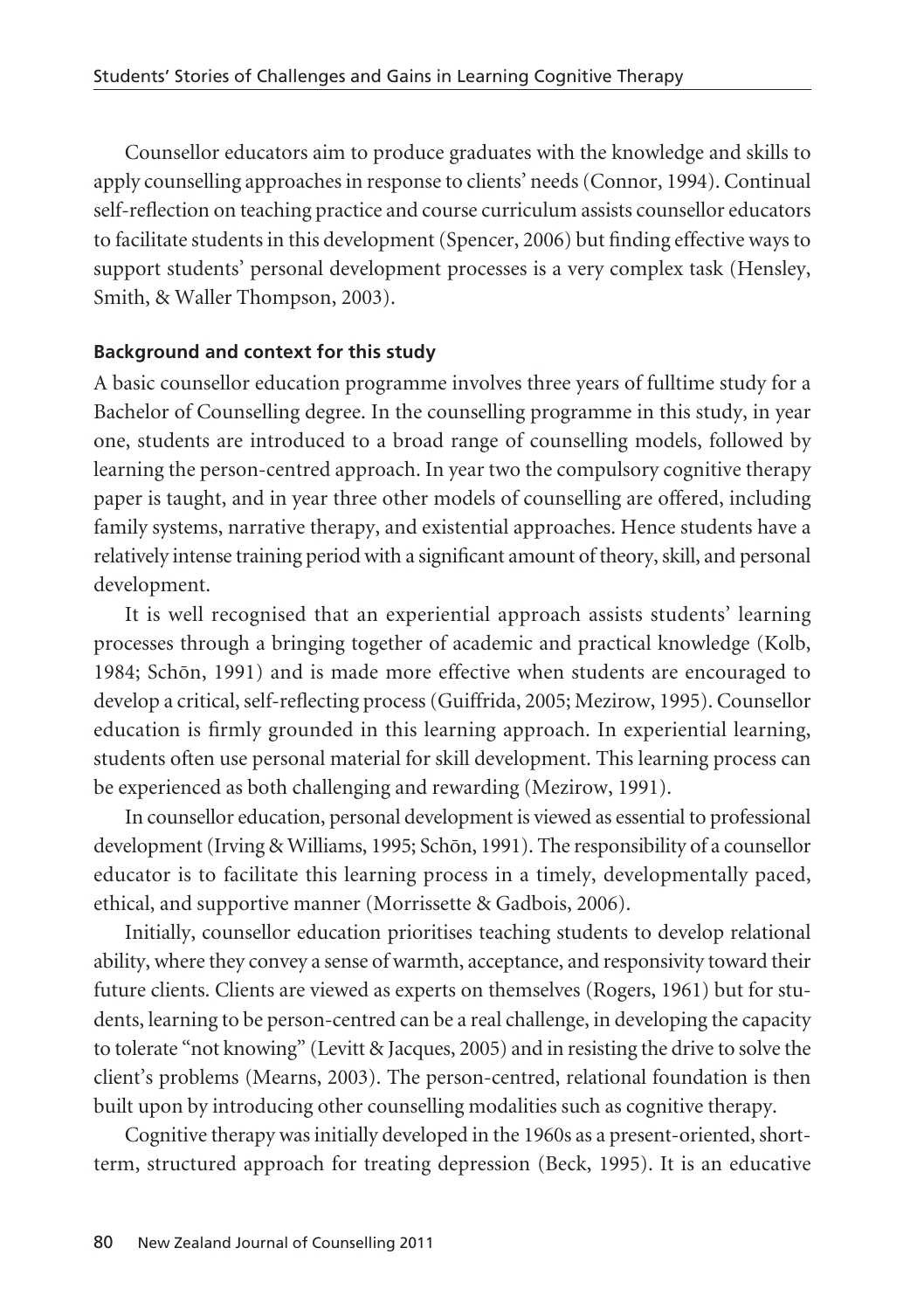counselling approach that assists people to identify and modify unhelpful thinking. This changed thinking or perspective enables people to have more choice in how they feel and respond to external influences. Hence, clients use their own recent problematic behaviours to explore how their thinking influences feelings, physiology, and behaviour in specific situations (Padesky & Mooney, 1990). Through practising new behaviours or changing beliefs, new cognitive and behavioural skills develop that improve wellbeing (Kazantzis, 2006). A central idea in cognitive therapy is that an individual's perception of an event, not the event itself, powerfully affects that person's responses to it (Kelly, 1955).

Learning a new counselling approach such as cognitive therapy can be difficult for counselling students who are developing a professional identity (MacKay, West, Moorey, Guthrie, & Margison, 2001), especially if they identify themselves by allegiance to particular counselling models. In addition, many misconceptions exist about cogni tive therapy (Dattilio, 2001), including the view that it is overly mechanistic, prioritising behavioural change with minimal focus on the counselling relationship or the client's feelings. These ideas can promote an image of a robotic style of therapist, administering a manualised treatment approach to a passive client. Unsurprisingly, for some new students, these misconceptions will be a learning barrier (Wills, 2007). In fact, cognitive therapy principles emphasise active collaboration between counsellor and client, with the direction of therapy being expressly guided by the client's wishes (Beck, 1995).

However, one critique of the cognitive therapy model concerns the insufficient emphasis placed on the local and sociocultural context (Bennett, Flett, & Babbage, 2007; Hirini, 1997), so that when cognitive therapy is provided to Mäori clients and other ethnic minority groups, their worldview and lived experience may not be clearly understood and taken into account. The New Zealand education context is guided by the principles of the Treaty of Waitangi, and participation for Mäori students is enhanced by teaching in culturally appropriate ways. Mäori may contextualise time, place, boundaries, and connectedness differently from Western approaches in counselling practice (Durie, 2007). Therefore, an understanding of such cultural difference is essential in teaching practice and in adapting the application of this model to meet the needs of Mäori and other ethnic minority clients.

Both in New Zealand and internationally, limited research is available on students' perspectives about learning counselling (Bennetts, 2003; Folkes-Skinner, Elliott, & Wheeler, 2010), particularly in relation to cognitive therapy (Bennett-Levy & Beedie, 2007; Wills, 2007). The small amount of existing research tends to focus on postgraduate rather than undergraduate counsellor education.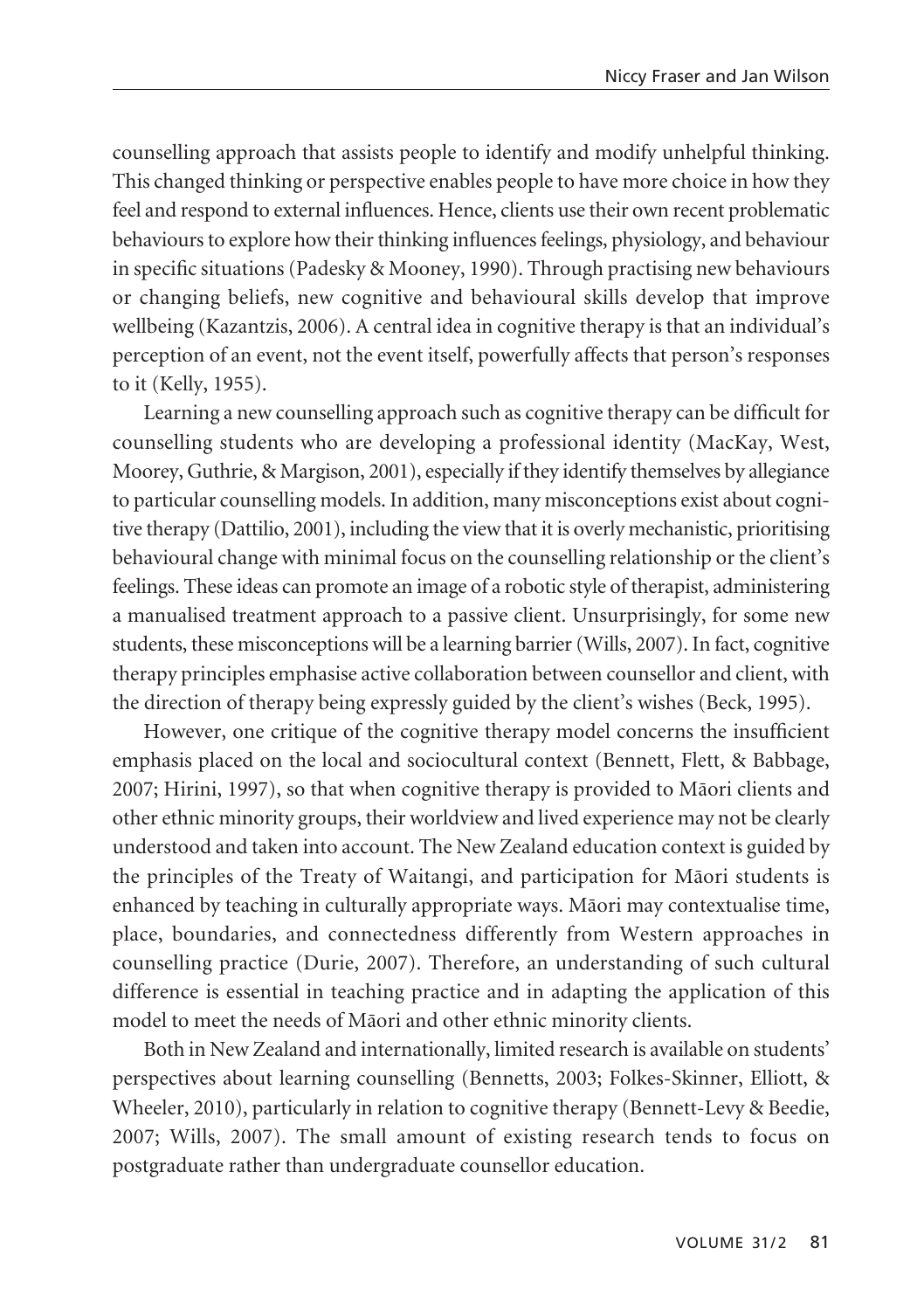### **Research question**

In my own role as a counsellor educator, I have taught an introductory paper in cognitive therapy for eight years.<sup>1</sup> It has been a privilege and a joy to witness adult students' self-development journeys during their counselling training. An on-going research question of mine has been: "What was the experience of learning and completing a self-case study for cognitive therapy students?" Following one cognitive therapy paper, Mary, my student, spontaneously told me her life-changing story of learning cognitive therapy, which further inspired me ("the researcher") to carry out this research to seek other students' perspectives.<sup>2</sup>

### **Method**

This study aimed to develop an in-depth understanding of the participants' personal experiences of learning cognitive therapy. Narrative inquiry was particularly well suited to the purposes of the study as, in the telling of stories or recounting of past experiences, people make meaning and sense of these events (Bruner, 2002; Crossley, 2000).

The participants were seven students from general counselling or alcohol and drug studies bachelor level programmes in a New Zealand tertiary institution. Five participants had graduated and two were completing their training. The ethnic mix was five Päkehä (European) and two Mäori, and the gender mix was six women and one man. These participants had been recruited through a mail-out to the researcher's past students from 2004 to 2006 and to another cohort taught by a different tutor, a total of 45 former students.

The study was approved by the Auckland University of Technology Ethics Committee. Careful consideration was given to the dual relationship of the researcher as ex-tutor of most of the participants. In line with the narrative research frame for the study, this relationship was directly addressed at the beginning of each interview and the researcher expressly positioned herself as an "investigative reporter" learning from an expert (Mishler, 1986). Participation was voluntary and each participant chose the time and place for her or his interview. The interviews were conducted from one to three years after the researcher had completed her final teaching relationship with participants.

### *Cognitive therapy paper*

The introductory cognitive therapy training involves 70 hours of face-to-face teaching

<sup>1.</sup> This research report draws on Niccy Fraser's Masters in Health Science research thesis, which Jan Wilson supervised. Although co-authored, it is told in Niccy's voice.

<sup>2.</sup> Mary gave permission for her core narrative to be included in this article.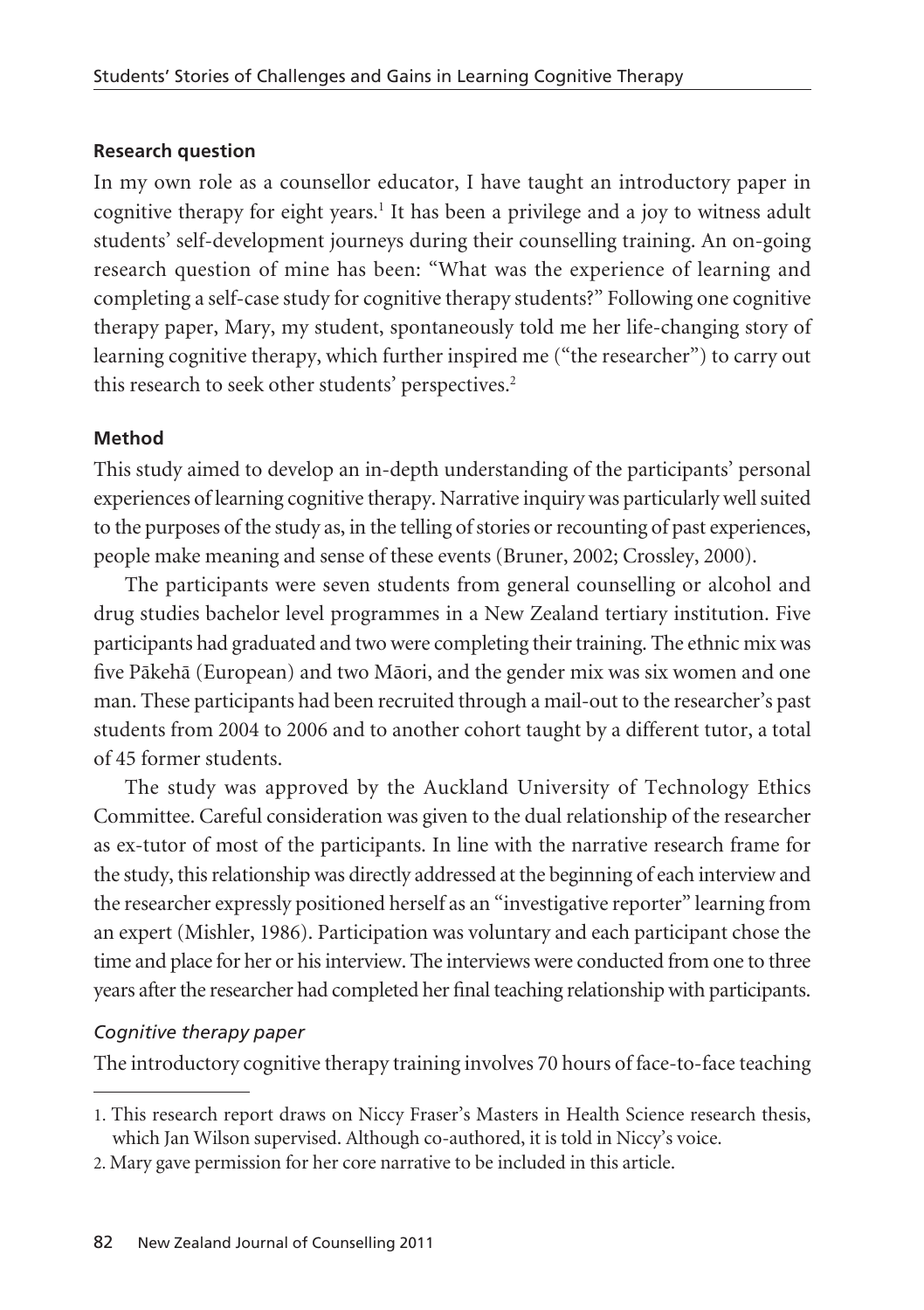over 15 weeks, including practising techniques. Students use their own personal issues for regular self-practice, such as changing behaviour by applying the five-part model (Padesky & Mooney, 1990) and changing unhelpful thinking via thought records. The final evaluation involves a recorded cognitive therapy demonstration and written case study.

### *Data collection and analysis*

In unstructured recorded interviews, participants were invited to tell their stories of learning cognitive therapy and completing a self-case study. The opening question was deliberately broad so that participants could choose to story any aspect of their learning experiences.

The analytical process was based on a tool developed by Lieblich, Tuval-Mashiach, and Zilber (1998) focusing on both content and form. The results reported in this article largely concern the thematic analysis of content. Key themes were identified within each participant's story, as were the recurrent themes across different stories. The students' perspectives on their experiences of learning cognitive therapy and completing a self-case study produced two groups of themes. This article focuses solely on the themes related to learning cognitive therapy. The personal development related to the self-case study has been reported in an earlier paper (Fraser & Wilson, 2010).

### **Results**

Themes and subthemes emerged from the qualitative analysis largely focusing on learning challenges and gains. "Challenge" was the most frequently spoken word in the interviews.

### *Learning challenges*

### *Preconceptions*

All participants brought preconceptions to their learning. Some had previous positive exposure, e.g., *"I had a* [CBT oriented] *counsellor a few years prior, so yes, I was excited to learn."* <sup>3</sup> Stacey was sceptical about the effectiveness of the technique.*"How could just changing your thinking make a difference?"*

Some participants were fearful of learning cognitive therapy as they expected painful feelings to emerge. However, most participants tested their negative preconceptions through self-practice and overcame these potential barriers: *"As time went on I found myself…using it…and getting good results with clients."*

As a result of these preconceptions, some participants had an easy engagement, while others struggled to start the learning.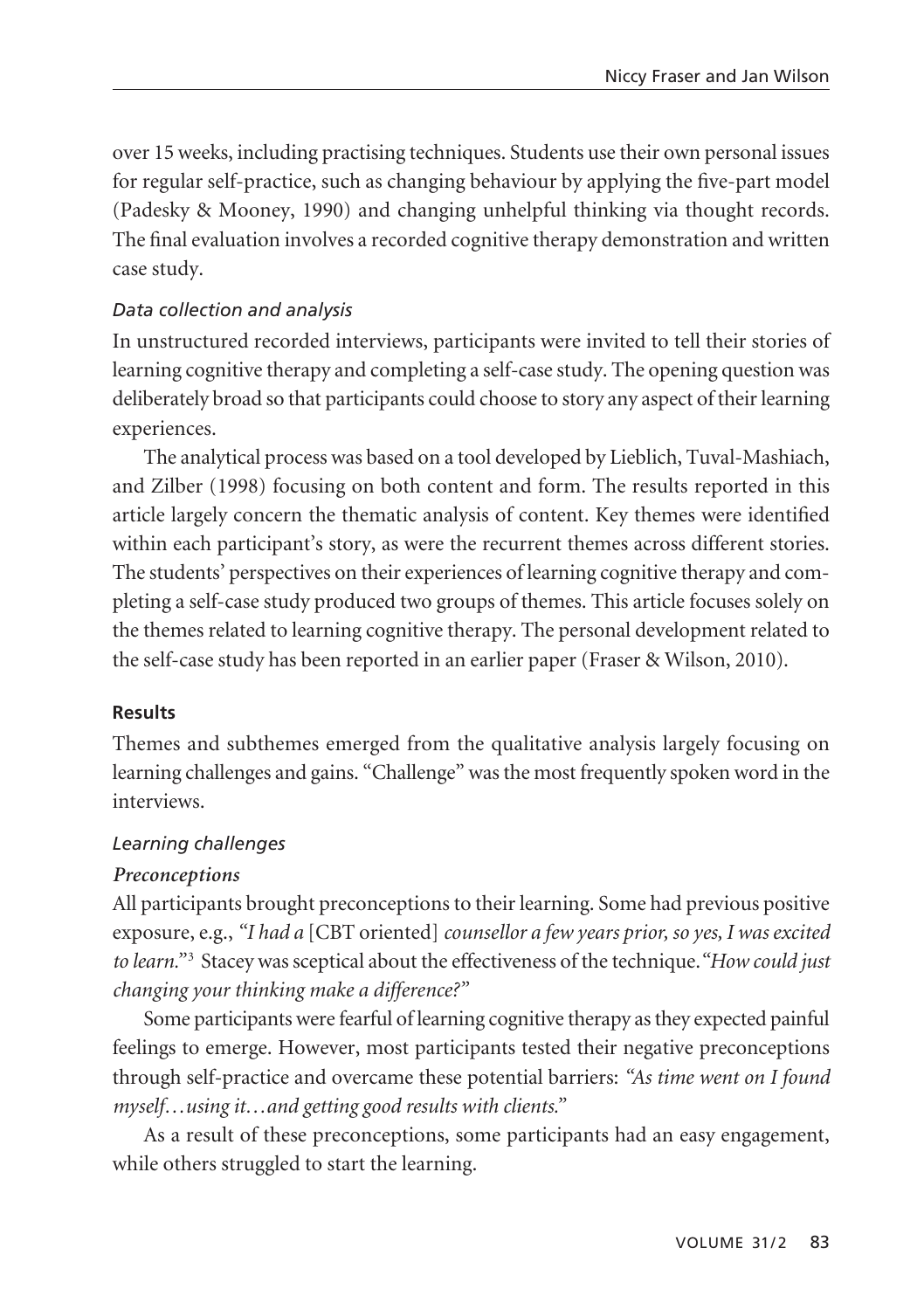### *Learning a second counselling model*

Several participants were daunted by learning a more structured counselling modality. *"Being direct in CBT was challenging for me after having CCP* [client-centred practice] *pumped into us for one and a half years."* This new learning left some participants feeling confused, and Rachael asked herself, "*What is my own style?"*

Looking back at this early learning stage, participants seemed to experience a sharp contrast between cognitive therapy and a person-centred approach. The students initially considered the two approaches to be mutually exclusive, rather than seeing how a person-centred approach could be a foundation for cognitive therapy.

### *Matching student learning and tutor teaching styles*

In this study there had been two tutors teaching cognitive therapy (one being the first author of this article). Several participants chose to comment on their experience of the tutor's teaching style. Confidence in the tutor's teaching ability meant they developed a level of trust in the teaching relationship. This confidence and trust had a direct impact on their openness to the learning. Confidence in the student-tutor relationship, therefore, supported them in engaging at a deep personal level when practising CBT techniques on themselves. Mauri described her confidence in the tutor: *"That made it so much easier to get into the subject and to really kind of challenge myself."* Stacey had difficulty: *"The way it was delivered didn't fit right with my learning style."*

## *Cross-cultural translation of the model*

One Mäori participant, Mauri, described her first experience of the westernised cognitive therapy model and wondered about the relevance for Mäori: *"How does it look in our world?"* and *"What reference can we make to some of these concepts?"* As she described her process of beginning to understand cognitive theory, she said: *"It was a process of translating into two worlds."* She questioned herself about how to present cognitive theory in a way that made sense for her Mäori clients: "*How to explain CBT…and the language…?"* Finally she wondered: *"How was I going to integrate that* [cognitive therapy concepts] *with a holistic way of working?"*

Mauri's reflections show a process of navigating between two worlds to learn a westernised model. She described several steps, as she worked back and forward to make sense of the theory, grasp the learning, and "translate" the knowledge to take to

<sup>3.</sup> All direct quotations from the participants are in italics to highlight their contributions. Pseudonyms chosen by the participants are used with some quotations.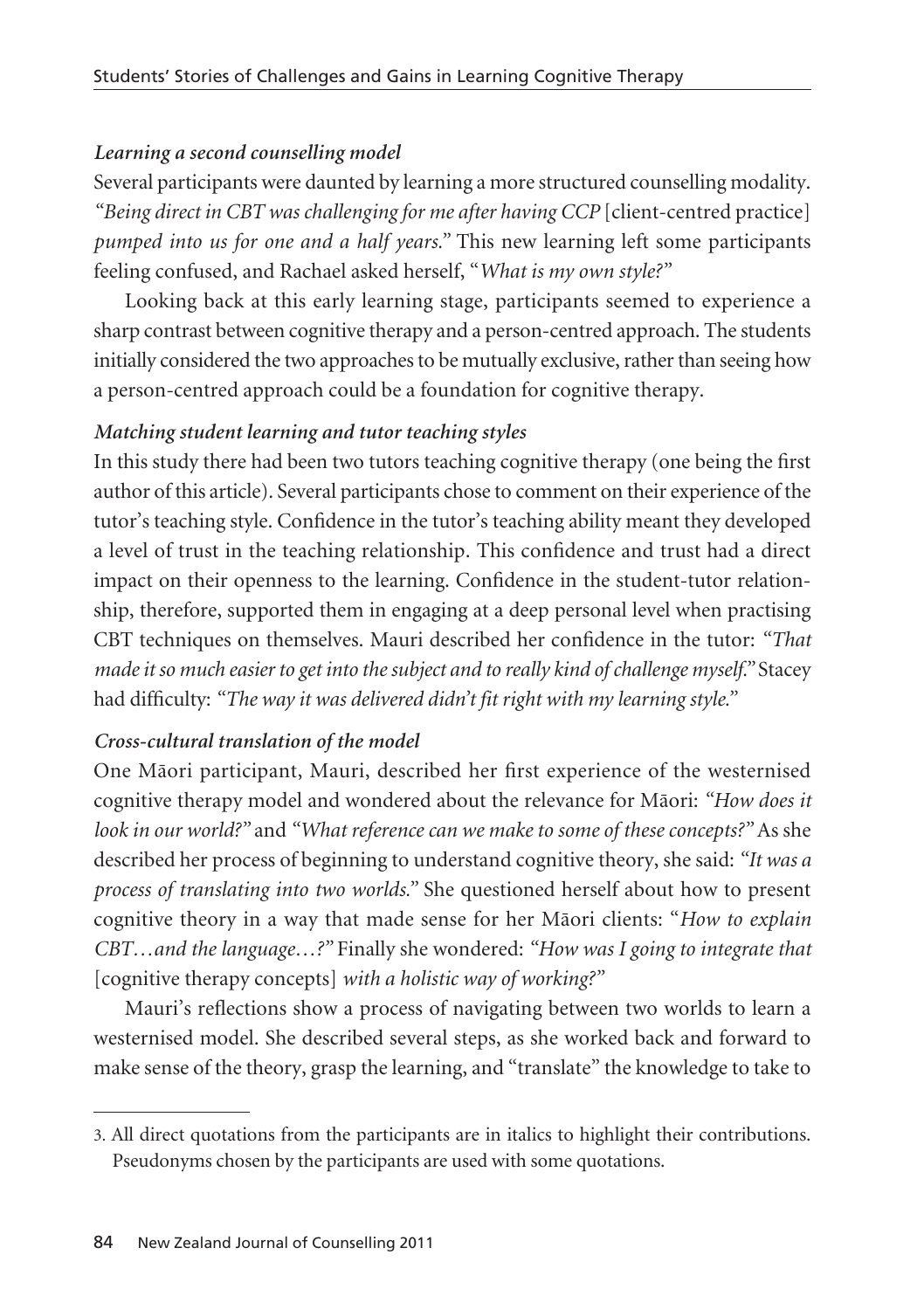her Mäori clients. Finally, she raised the over-arching dilemma of how to blend cognitive theory into her holistic counselling frame.

### *Value and challenges of self-practice*

Most participants viewed practice as essential for deepening an understanding of cognitive theory and developing skills. There was an acknowledgement that practice required discipline. As Nellie summarised: *"Be quite disciplined…*[and consequently] *the rewards can be so…significant."*

Self-practice required participants to examine their own behaviour, thoughts, feelings, and bodily sensations. All participants experienced this self-practice as stimulating and demanding. Rachael remarked on the demand of personal development: *"I am not someone who does a huge lot of self-examination so I found it quite difficult."* The structured written approach meant they could not avoid their own feelings as they saw them recorded. Mauri commented: *"CBT was difficult for me…because there were lots of exploring the feelings."*

#### *Gains from learning cognitive therapy*

Mary's story, written as a "core narrative" (Riessman, 1993) summarised all of the learning gains.

#### *Life in a cage*

*My life was spent inside a cage but I did not know I was inside it. I had no voice to sing with and I couldn't fly. I thought that cages were safe and I couldn't see the bars as I was so used to them. Yet there was such a deep yearning for words and notes. Time went on and the more years that I was inside, the harder it became to breathe. I took substances to help me carry on.*

*Cognitive therapy arrived and shook the bars, which frightened me and excited me. I decided to get to know her more. Over time, breathing got easier, which gave me hope. She showed me the size of the cage and beckoned me to the door. She showed me my wings and how to make small fluttering movements. I had to practise a lot, over and over the same movements. Excitement turned into wonder as I found the door myself. Surprisingly quickly I lifted off and flew for the first time. I felt so relieved that I sang with joy. Hearing my voice fills me with amazement and now I have a place in the world. I took my girls with me. I left fear, anger, and grief behind in the cage. Now I take cognitive therapy back inside and show others small flutterings which do become strong. It is wonderful to be able to fly and I would like to stretch to further horizons. I know I can now.*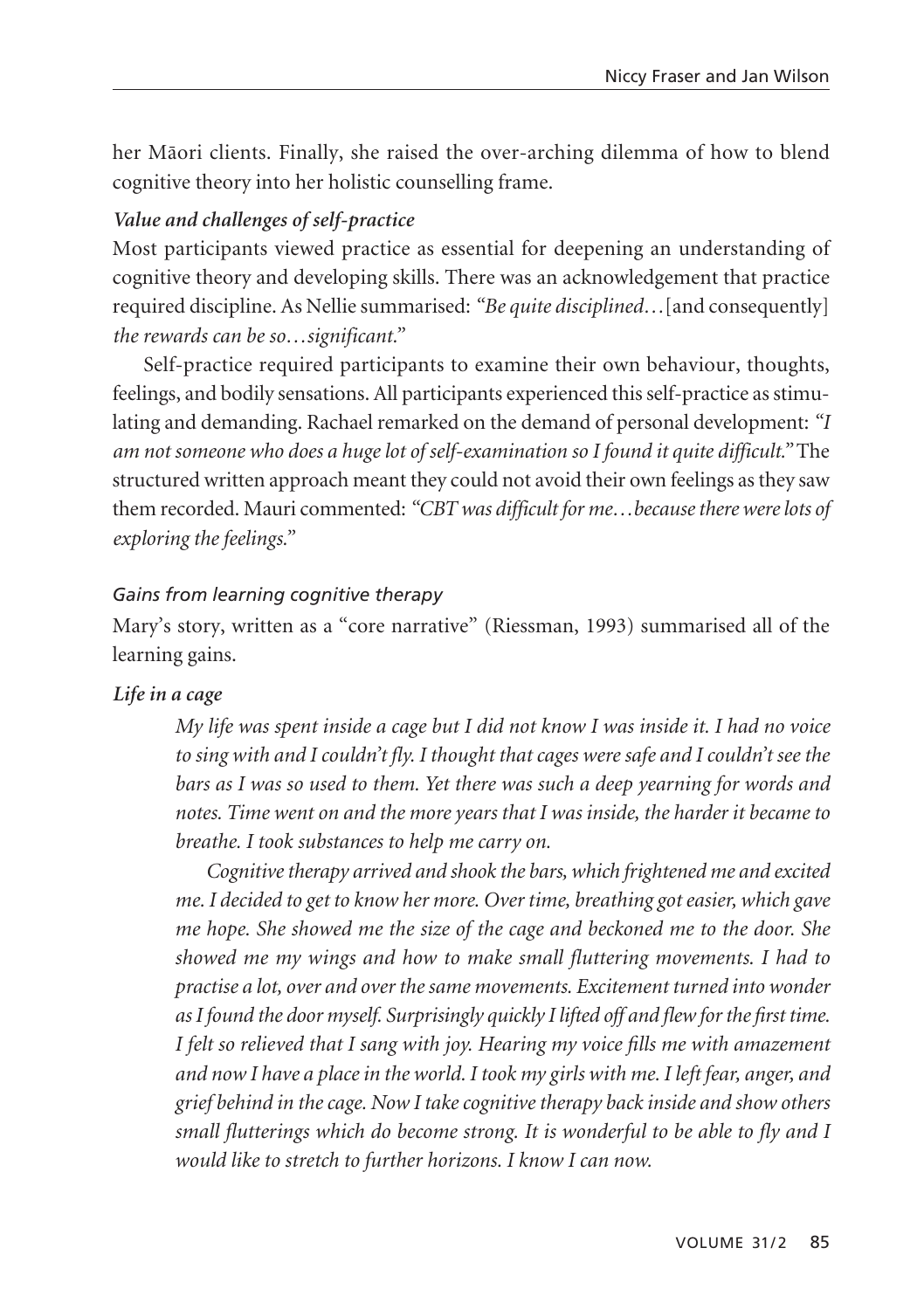This narrative shows Mary's story in which she gradually realised what a limited life she had had and how she had coped with living in this way. She underwent a powerful process of shedding past trauma and this was a liberating change, in all aspects of her living. She developed a strong sense of new capabilities and self-belief. She viewed cognitive therapy as the catalyst for these changes. Finally, she was inspired to share this knowledge by teaching cognitive therapy to her counselling clients.

# *Gains*

# *The value of self-development*

Most participants valued the opportunity for self-development as part of professional development. Jayne explained how personal development related to her goal of becoming an effective counsellor: *"Any counsellor…going through any personal stuff…needs to get it addressed, because it affects every part of your work."* Mostly, participants concluded that self-development enriched their counselling practice, and professional development was viewed as a lifelong process.

# *Empathy for clients*

All participants developed more understanding and empathy for clients through their own self-practice. After overcoming her reservations about self-examination, Rachael said: *"Practice gave me…an understanding of what it is like for anyone that I am going to try it* [cognitive therapy] *on."*

## *Perception of competence*

Following the introductory training, most participants described regular use of cognitive therapy on themselves. Rachael commented: *"It became second nature to be using it on myself."* Mauri had discovered that cognitive therapy was useful for helping adolescents: *"It is easy for them to follow."* One participant, Andy, was less confident: *"I have to spend more time practising."* However, most participants gave accounts of regular self-practice and practice with clients, which suggested they had confidence to use these skills with their counselling clients.

# *Participants' critiques of the cognitive model*

Toward the end of their interviews, two participants critiqued cognitive therapy as overemphasising rationality to the detriment of the spiritual dimension: *"There's a soul, there's a spirit…Yeah, when you take that away, that whole aspect, and you've just got the data it can be, yeah, quite harsh."* Others also commented that the cognitive model paid inadequate attention to spiritual and cultural influences in people's lives. Rachael suggested that people's needs and desires should be more closely followed: *"Their needs and desires…they don't seem to be a big part of the work."*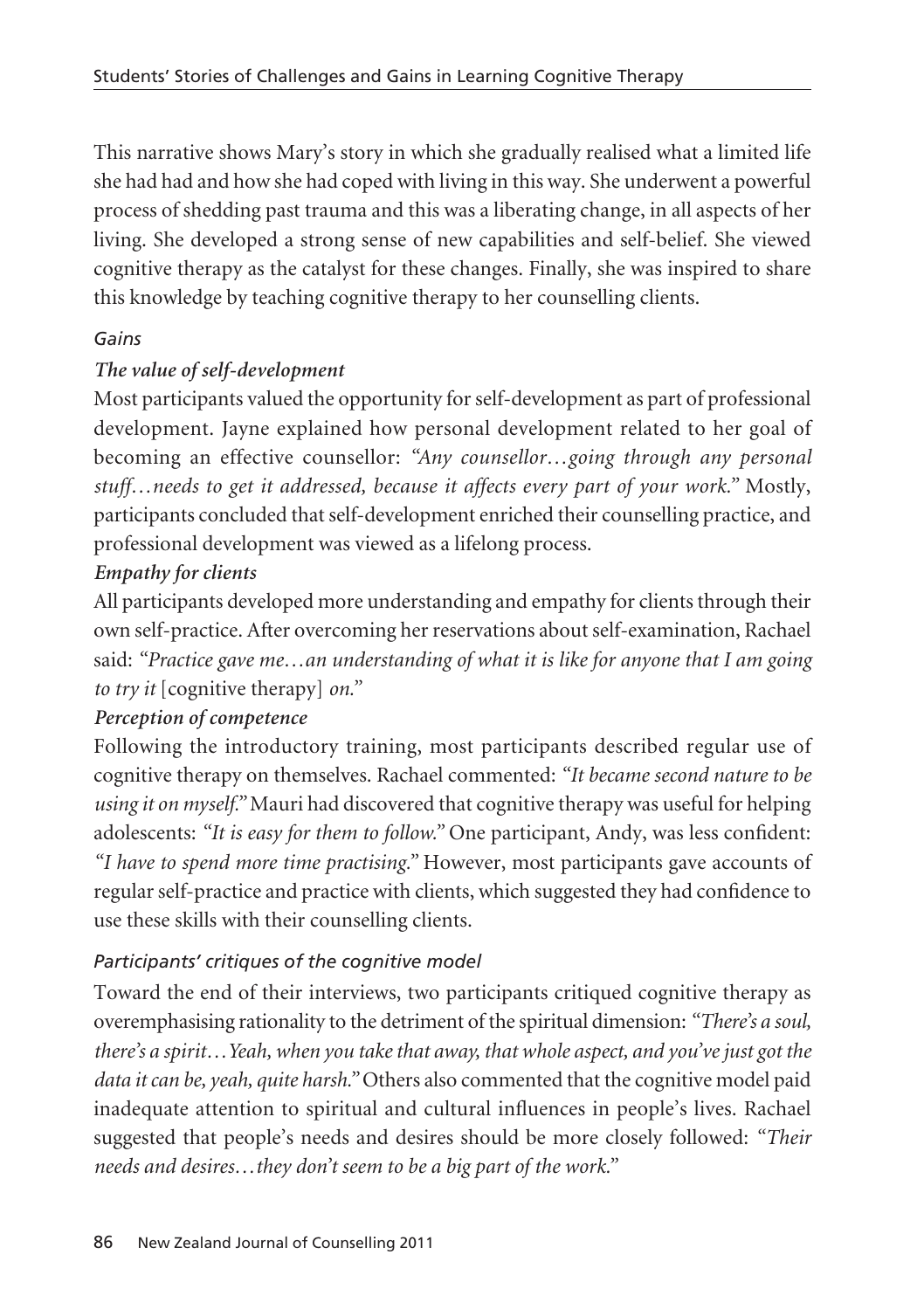Final comments were about the difficulty of engaging particular client groups, such as problem drinkers. Nellie concluded: *"It is difficult to get them to reduce their drinking as…whatever is fuelling it* [the core beliefs] *is still there."* Hence Nellie used cognitive theory to conclude that some people with addictions continue to drink alcohol to avoid the painful feelings associated with thinking negatively about themselves.

### *Further training*

All participants recognised the need for ongoing training to build further competence. Rachael said: *"I have heard from other people* [students] *that they would have liked to have more training."* Andy offered ideas for how students could continue their learning immediately post-training:

*A helpful way to do that would be to diarise it and to keep kind of linking back to the paper itself, while it was fresh…like trainer wheels for a while so you can actually get up and go with it.*

His idea of "trainer wheels" suggested that students continue reading cognitive theory and continue self-practice by journaling their thinking until they develop more confidence to use cognitive therapy by themselves.

#### **Discussion**

#### *Limitations of the study*

A limitation of this study is the self-selection of participants. Although the participants were a purposive sample of "experts" on their own experience, their choice to be involved in the study could have been related to tutor loyalty to the researcher, or positive learning experiences. The reasons for others' non-participation are unknown.

Another criticism of this study is that the researcher was a former tutor of most participants. If an external researcher had undertaken the interviews, any potential bias may have been mitigated. It could be argued that a potential influence of this dual tutor-researcher role was participants' desire to please their ex-tutor in their selection of stories. One participant criticised the paper, commenting: *"This is hard for me to say this to you, as you were my tutor."* Alternatively, it is possible that this pre-existing relationship instead provided emotional safety, allowing some participants to disclose their experiences more deeply.

The data from one of the participants who identified as Mäori provided only one person's perspective, and her experience may not be representative of other Mäori students. However, she did choose to reflect in a lot of depth, contributing a rich and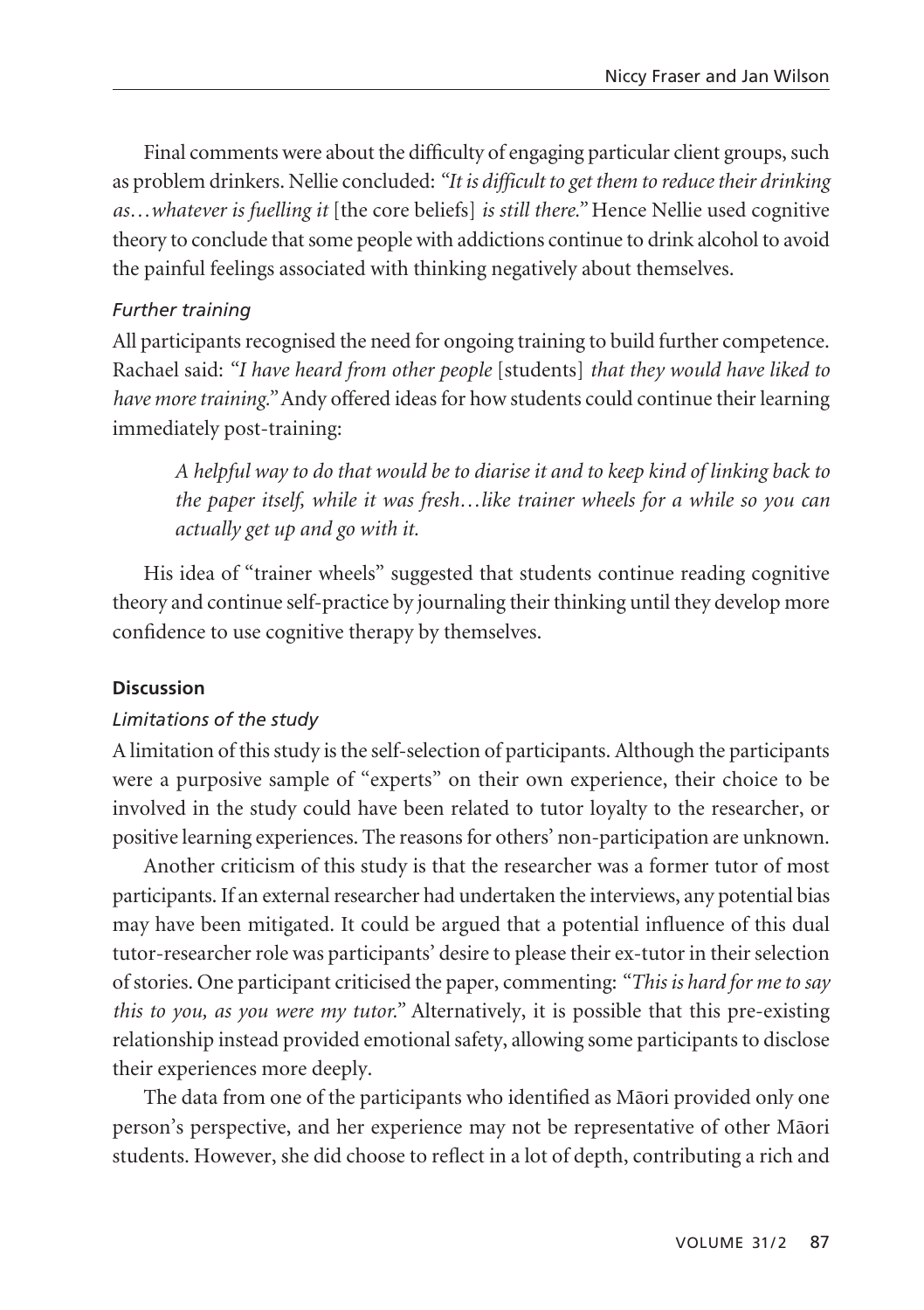personal account to this study, which is one of the major purposes of qualitative research. The other Mäori participant chose not to describe her learning from a Mäori worldview. It is not known whether she made a conscious decision not to explore this area with the researcher, or perhaps it was a non-issue for her in the interview situation.

Lastly, this study had a limited response rate to two mail-outs of invitations, with only seven of the 45 students contacted responding. Students may have chosen not to respond because they were focused on completing their qualification or on establishing a professional identity, they did not value research, or they may have had negative experiences they were uncomfortable discussing, given the researcher's dual role as their tutor.

### *Future research*

Future research is planned that will recruit a larger cohort of participants to address some of the limitations of this study. The dual role of the researcher will be addressed by use of anonymous surveys instead of individual interviews.

### *Beginning learning challenges*

Negative preconceptions of cognitive therapy initially influenced some students' learning engagement. Most participants tested their preconceptions and modified them, but for a minority, concerns about the directive style and structure remained a learning barrier. This finding supports the results of longitudinal research by Wills (2007) on students' negative beliefs and prejudices about the model. Bulkeley's (2010) recent research with New Zealand school counsellors similarly discovered that some counsellors initially had a guarded response to the cognitive model, but in time modified their perceptions to appreciate its value.

Another important beginning challenge was the necessity for students to reorient from a person-centred approach to the more directive style of cognitive therapy. This transition can be difficult for novice practitioners (MacKay et al., 2001), especially as they are required to learn a new counselling model within a relatively pressured time period. Counselling students often struggle with anxiety and, in their desire for certainty, prefer to align themselves with a particular counselling model as they develop their professional identity (Risq, 2006). As some students work to master counselling theory, unfortunately this can be to the detriment of developing an ability to self-reflect critically (Guiffrida, 2005).Guiffrida queried the order in which theory to practice is taught, suggesting counselling skills be taught before counselling theory.

Revision of the counselling programme addressed in this study has attempted to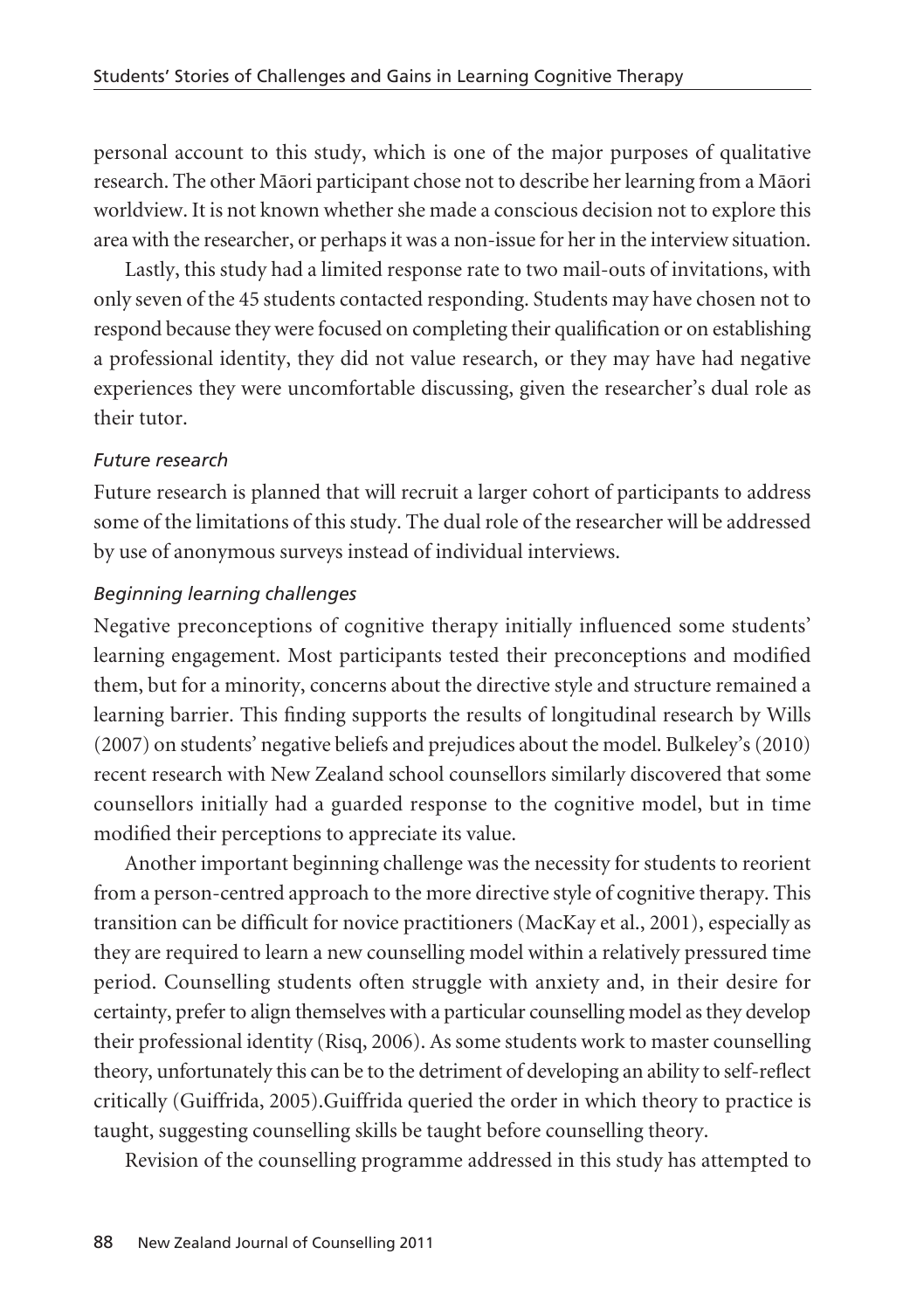address this difficulty of learning counselling modalities in a short time by amending the course structure to include the learning of concurrent modalities in year two, followed by more depth in year three. Interestingly, even experienced counsellors such as the group of psychodynamic counsellors in Owen-Pugh's (2010) study—also experienced identity dilemmas as they engaged in cognitive therapy training.

### *Tutor relationship*

Given the dual relationship of the researcher, who had taught most of the participants, and therefore the power imbalance associated with that relationship, the subject of the tutor-student relationship and teaching style was difficult to explore. However, the fact that three participants chose to raise this topic suggests that they viewed their trust and confidence in the tutor's teaching as important. This enabled the students to assimilate theoretical information, and supported them to challenge themselves in self-practice.

This study has confirmed existing knowledge that in counsellor education programmes, students from cultural minority groups are likely to proceed along particular learning paths. Some suggestions for ways in which educators can support these students are discussed in the implications section below.

### *Value and demands of practice*

Participants emphasised the value of practice for mastering both theory and practical skills despite finding the practice demanding. This finding substantiates the earlier research of Haarhoff and Stenhouse (2004). The participants' experience reminds educators that students can find self-practice anxiety-provoking, and educators need to be consistently aware of and sensitive to students' feelings. Morrissette and Gadbois (2006) recommended that counsellor educators remain aware of these ethical considerations and use teaching strategies that promote personal development very mindfully.

### *Learning gains and benefits of practice*

Most participants referred to the beneficial effects of practice for deepening their understanding of cognitive theory and mastery of skill development, consistent with previous research (Bennett-Levy, Lee, Travers, Pohlman, & Hamernik, 2003). As students practised cognitive therapy techniques and followed practice with self-reflection, they gained valuable self-awareness. This finding also confirms earlier studies of Laireter and Willutzki (2003).

Another gain from self-practice was that students developed a perception of competence. This is consistent with other cognitive therapy research of Bennett-Levy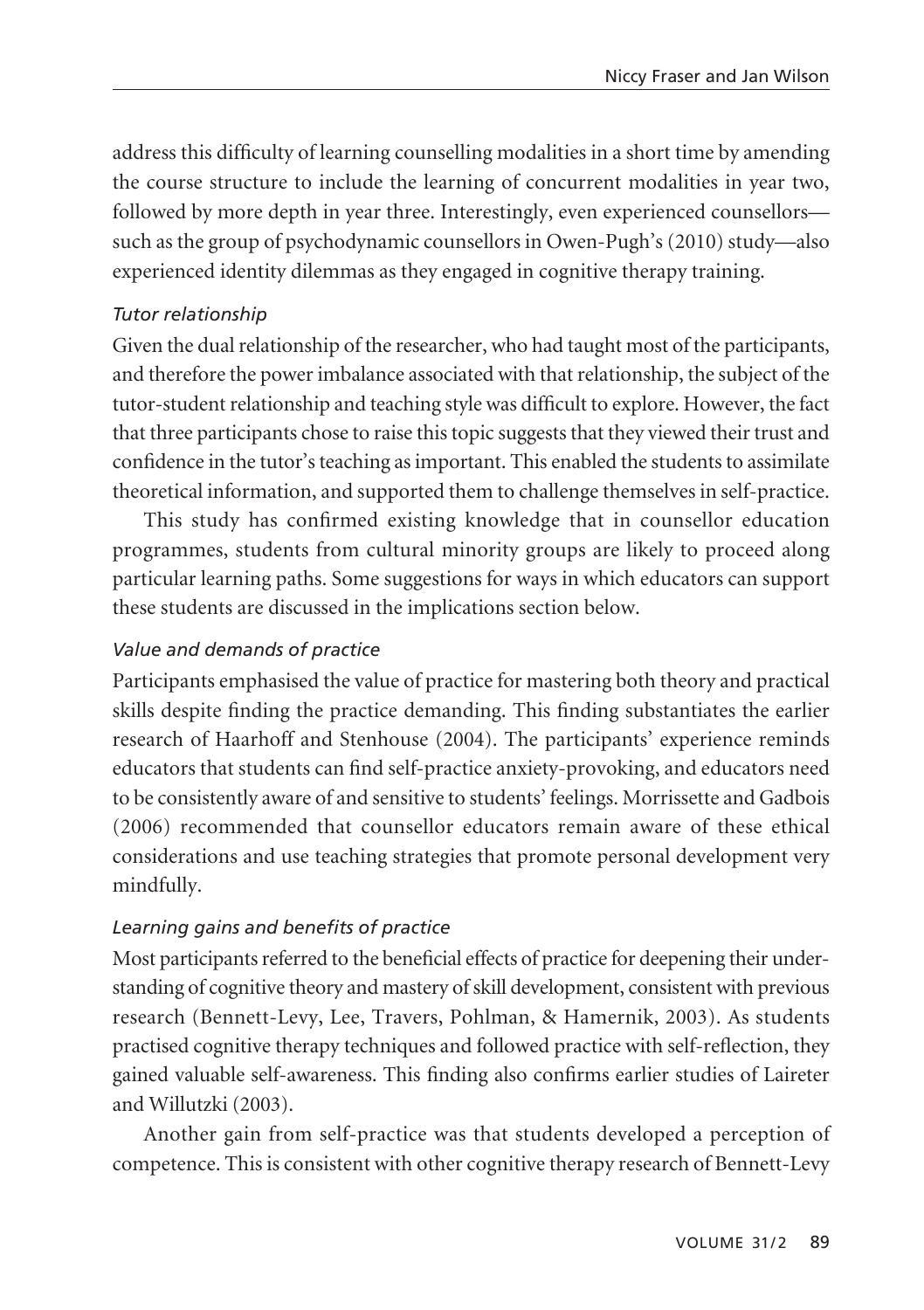(2006). Although practice examples were given, the actual mastery of techniques was not measured by the study reported in this article. The concept of the students developing compassion and empathy for clients as a direct result of self-practice and self-reflection substantiates earlier research into cognitive therapy training (Bennett-Levy, 2003; Haarhoff & Stenhouse, 2004).

### *Critique of the cognitive model*

One participant commented on the focus on negative thinking that produces negative emotions. This view fits with recent developments in the cognitive therapy field by Padesky and Mooney (2006), who have developed a cognitive therapy model for building resilience, and with Fredrickson and Losada's (2005) research on positive emotions in promoting human flourishing. Another criticism was a focus on gathering "data" from clients to the exclusion of considering spiritual dimensions. D'Souza and Rodrigo (2004) studied spiritually augmented cognitive behavioural therapy and discovered it to be useful for providing holistic cognitive therapy and better results for people with psychological diagnoses. Perhaps including course content on the cognitive therapy developments associated with mindfulness and meditation (Segal, Williams, & Teasdale, 2002) may also be experienced as a more holistic approach. A new yearthree cognitive behavioural therapy paper written for the counselling programme in this study will include a focus on building resilience and spirituality, as well as the adaptation of cognitive therapy for ethnic minority groups and youth.

### **Implications for counsellor educators**

### *Preconceptions*

The students' experience of encountering such challenges on their learning journey suggests that counsellor educators could recognise these potential obstacles and support students accordingly. First, as Wills (2007) recommends, students may benefit from encouragement in class to voice any negative preconceptions and concerns about the cognitive therapy model. However, given that a central student goal is a qualification, they are likely to be motivated to overcome their negative preconceptions in order to achieve academically. As a tutor, I ensure that student preconceptions about cognitive therapy are explored on the first day in class, and encourage and support ongoing group discussion and critique of cognitive therapy.

Learning new counselling approaches is a complex task (MacKay et al., 2001). Perhaps counsellor educators could acknowledge and predict this potential difficulty.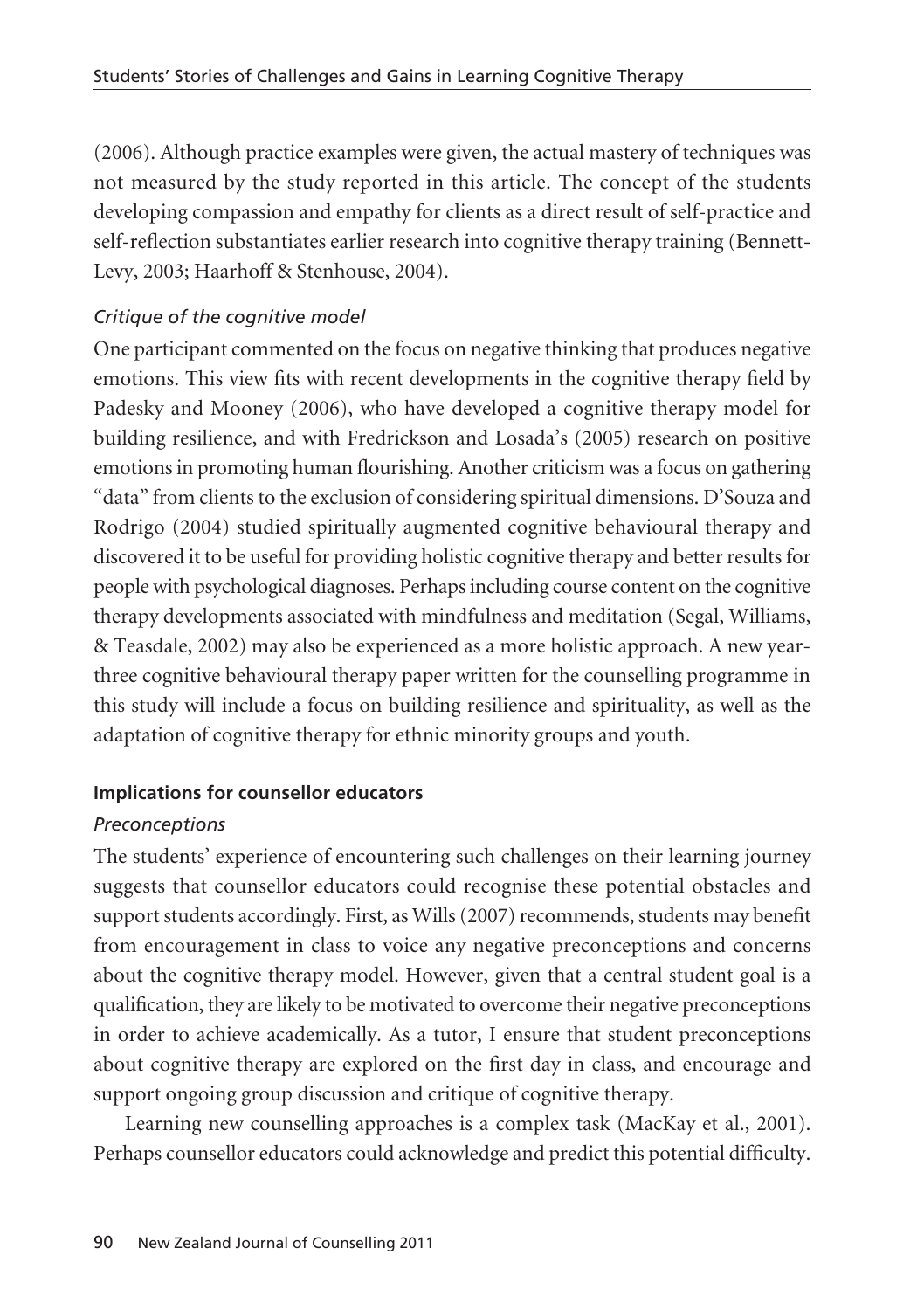If educators clearly model integration among approaches, this may assist students in bridging counselling approaches. In my counsellor educator role, I constantly model and describe how I am integrating the person-centred style with cognitive therapy, both in my teaching practice and when demonstrating cognitive therapy techniques (Barkham & Elender, 1995).

### *Student-tutor relationship*

A good match between student learning and tutor teaching styles can facilitate understanding and safety for students, which is a basic requirement of adult education (Jarvis, 1988). Regular student evaluations provide some information for counselling tutors. However, evaluations seeking students' views of course content and their tutors' teaching ability must be handed out after assessments are marked, since students may fear reprisal from their tutors if they make negative comments.

In line with Morrissette and Gadbois's (2006) recommendations, I am reminded about giving students choice about whether to disclose personal details in large group reflections on self-practice. In the spirit of collaboration, tutors could regularly invite student learning needs to be included and alter their schedule or teaching style where possible (Jarvis, Holford, & Griffen, 1998).

### *Facilitating practice*

It is vital that students undertake self-practice followed by self-reflection (Bennett-Levy, Turner, Beaty, Smith, Paterson, & Farmer, 2001) in order to integrate learnings. However, experiential learning can be challenging as students are confronted with new self-knowledge. It is incumbent on counsellor educators to take care of students in this process by exercising flexibility and compassion as needed (Morrissette, 2003). A classroom atmosphere of "there are no failures, only discoveries" subsequently encourages students to be similarly supportive of their counselling clients (Mearns, 2003). I state this principle regularly.

### *Cultural adaptation of the cognitive model*

The largely individual, westernised focus and reductionist practice (Bennett et al., 2007; Hirini, 1997) of cognitive therapy requires critique and group discussion for meaningful adaptation of the cognitive therapy model. This process may reduce the potential isolation of students from minority cultures and build a more culturally inclusive classroom. An understanding of cross-cultural adaptation of the cognitive therapy model enhances all students' abilities to counsel clients from diverse ethnic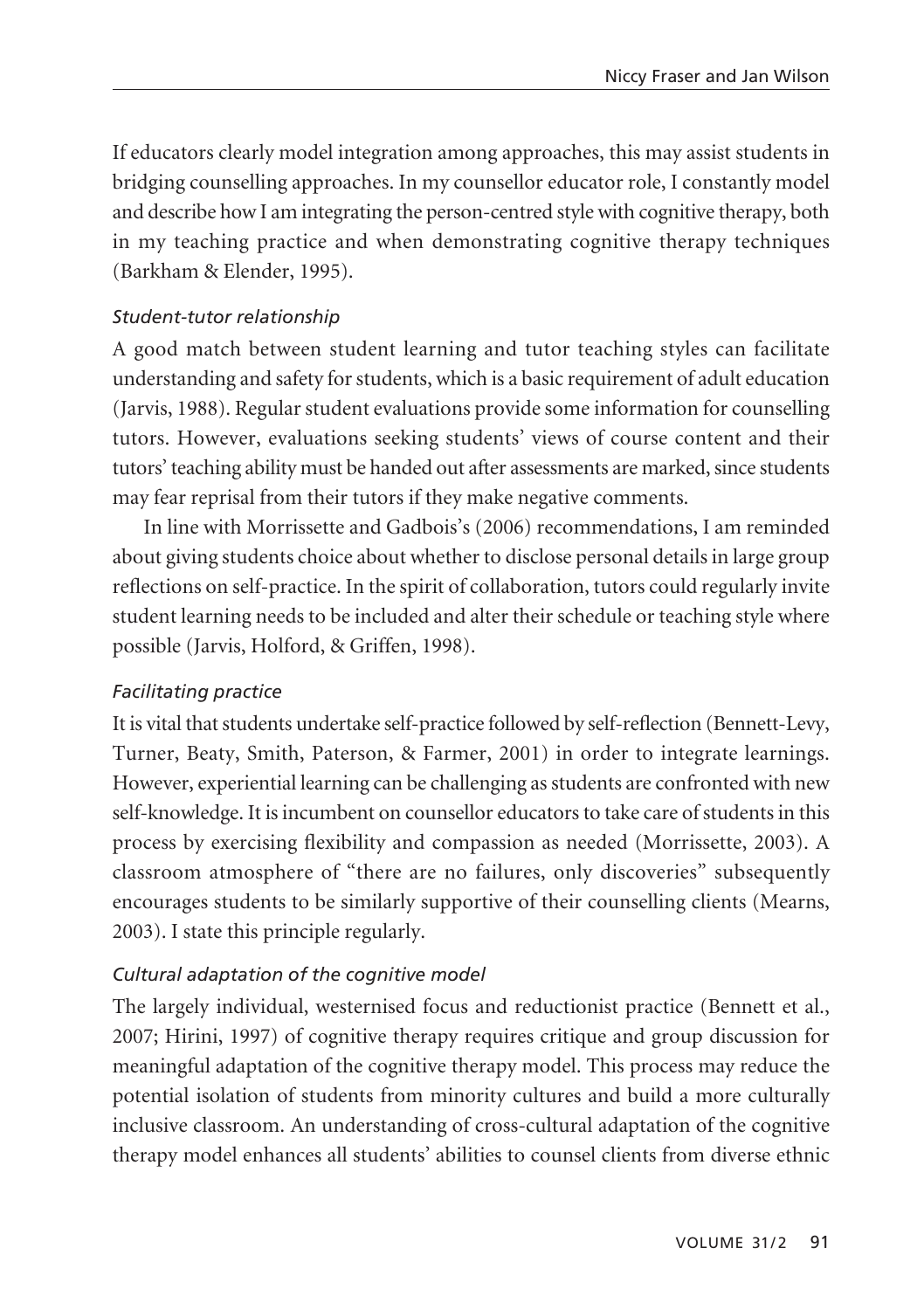groups (Pedersen, Draguns, Lonner, & Trimble, 2002). In my class, I schedule an early cultural critique, and invite students to describe how they currently practise culturally adapting cognitive therapy for their clients. As a group, we brainstorm alternative ways of making cognitive therapy more friendly for particular groups of people.

With regard to providing equal participation for Mäori counselling trainees (New Zealand Association of Counsellors, 2002), if this educational process is not understood (Love & Waitoki, 2007) and appropriately supported, then Mäori students may be less successful, and ultimately the Mäori community could have less access to trained Mäori counsellors. Tania Cargo, a clinical psychologist, and Nikki Coleman have developed a youth-friendly "skateboard" (Cargo & Coleman, 2006) model of cognitive therapy, which can be applied to working with Mäori youth. The "skatepark" is a metaphor for the broader cultural and systemic context. Cargo recommends that "Mäori whanau also have access to cultural resources alongside any western model to support them to develop a strong and secure Mäori identity, which is a culturally unique protective factor" (Cargo, 2007, p. 99).

### **Conclusion**

This study reiterates existing knowledge that the quality of counselling students' learning experiences of the cognitive therapy model may affect their ability to understand theory and develop skills. Counsellor educators have a central role in facilitating and nurturing students' learning experiences. If educators continue to foster person-centred teaching relationships, and remain attuned to students' learning and development, then they may better support their students in their journeys to becoming counselling professionals.

### References

- Barkham, J., & Elender, F. (1995). Applying person-centred principles to teaching large classes. *British Journal of Guidance and Counselling, 23*(2), 179–198.
- Beck, J. (1995). *Cognitive therapy basics and beyond*. New York, NY: Guilford.

Bennett, S. T., Flett, R. A., & Babbage, R. D. (2007). *The adaptation of cognitive behavioural therapy for adult Mäori clients with depression: A pilot study.* Claiming Spaces: Proceedings of the 2007 National Maori and Pacific Psychologies Symposium, Hamilton, New Zealand: Maori and Psychology Research Unit, University of Waikato.

Bennett-Levy, J. (2003). Mechanisms of change in cognitive therapy: The case of automatic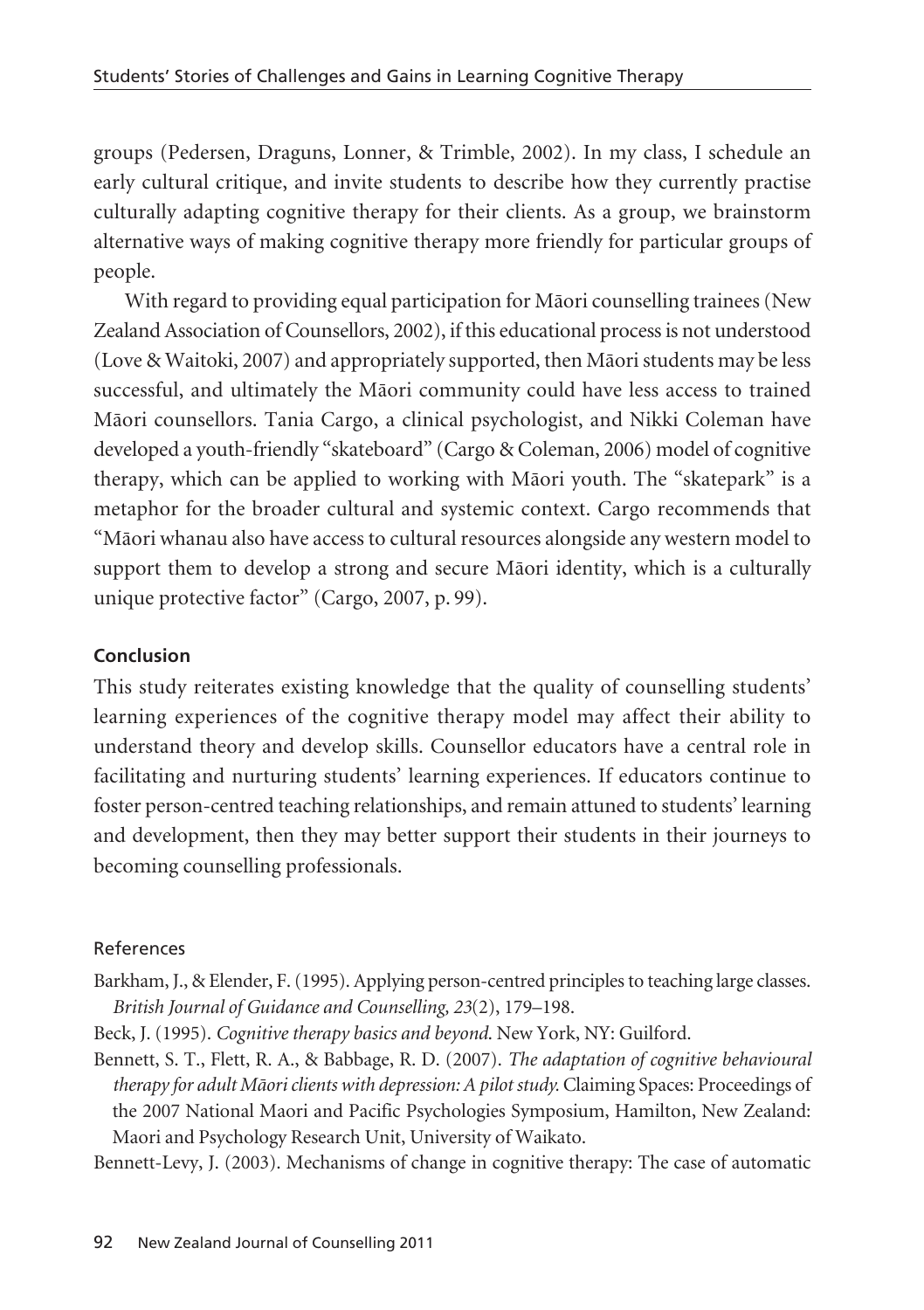thought records and behavioural experiments. *Behavioural and Cognitive Psychotherapy 31*(3), 261–277. doi:10.1017/S1352465803003035

- Bennett-Levy, J. (2006). Therapist skills: A cognitive model of their acquisition and refinement. *Behavioural and Cognitive Psychotherapy, 34*(1), 57–78. doi:10.1017/S1352465805002420
- Bennett-Levy, J., & Beedie, A. (2007). The ups and downs of cognitive therapy training: What happens to trainees' perception of their competence during a cognitive therapy training course? *Behavioural and Cognitive Psychotherapy, 35*(1), 61–75. doi:10.1017/ S1352465806003110
- Bennett-Levy, J., Lee, N., Travers, K., Pohlman, S., & Hamernik, E. (2003). Cognitive therapy from the inside: Enhancing therapist skills through practising what we preach. *Behavioural and Cognitive Psychotherapy, 31*(2), 143–158. doi:10.1017/S1352465803002029
- Bennett-Levy, J., Turner, F., Beaty, T., Smith, M., Paterson, B., & Farmer, S. (2001). The value of self-practice of cognitive therapy techniques and self-reflection in the training of cognitive therapists. *Behavioural and Cognitive Psychotherapy, 29*, 203–220. doi:10.1017/ S1352465801002077
- Bennetts, C. (2003). Self-evaluation and self-perception of student learning in personcentred counselling training within a higher education setting. *British Journal of Guidance and Counselling, 31*(3), 305–323. doi:10.1080/0306988031000147901
- Bruner, J. S. (2002). *Making stories: Law, literature, life*. New York, NY: Farrar, Straus, and Giroux.
- Bulkeley, B. (2010). School guidance counsellors and adolescent depression. Part one: Beliefs, knowledge, and practice. *New Zealand Journal of Counselling, 30*(2), 40–61.
- Cargo, T. (2007). *Hoea a mai töu waka: Claiming spaces for Mäori tamariki and rangatahi in cognitive behavioural therapy.* Claiming Spaces: Proceedings of the 2007 National Maori and Pacific Psychologies Symposium, Hamilton, New Zealand: Maori and Psychology Research Unit, University of Waikato.
- Cargo, T., & Coleman, N. (2006). *Helping kids to skate into skills: A New Zealand CBT workshop*. Retrieved from http://www.werrycentre.org.nz/site\_resources/library/CAMHS%20 Conferences/CAMHS%20Conf%202007/Thursday%20Presentations/Cargo\_\_\_Coleman. pdf
- Connor, M. (1994). *Training the counsellor: An integrative model*. London, England: Routledge.
- Crossley, M. (2000). *Introducing narrative psychology: Self, trauma, and the construction of meaning*. Buckingham, England: Open University Press.
- D'Souza, R. F., & Rodrigo, A. (2004). Spiritually augmented cognitive behavioural therapy. *Australasian Psychiatry, 12*(2), 148–152.
- Dattilio, F. (2001). Cognitive-behaviour family therapy: Contemporary myths and misconceptions. *Contemporary Family Therapy, 23*(1), 3–18. doi:10.1023/A:1007807214545
- Durie, M. (2007, November). *Culture, cultural competency, and best outcomes.* Paper presented at the Two Nations, Ten Cultures? Combined APSAD and Cutting Edge Addictions Conference, Auckland, New Zealand.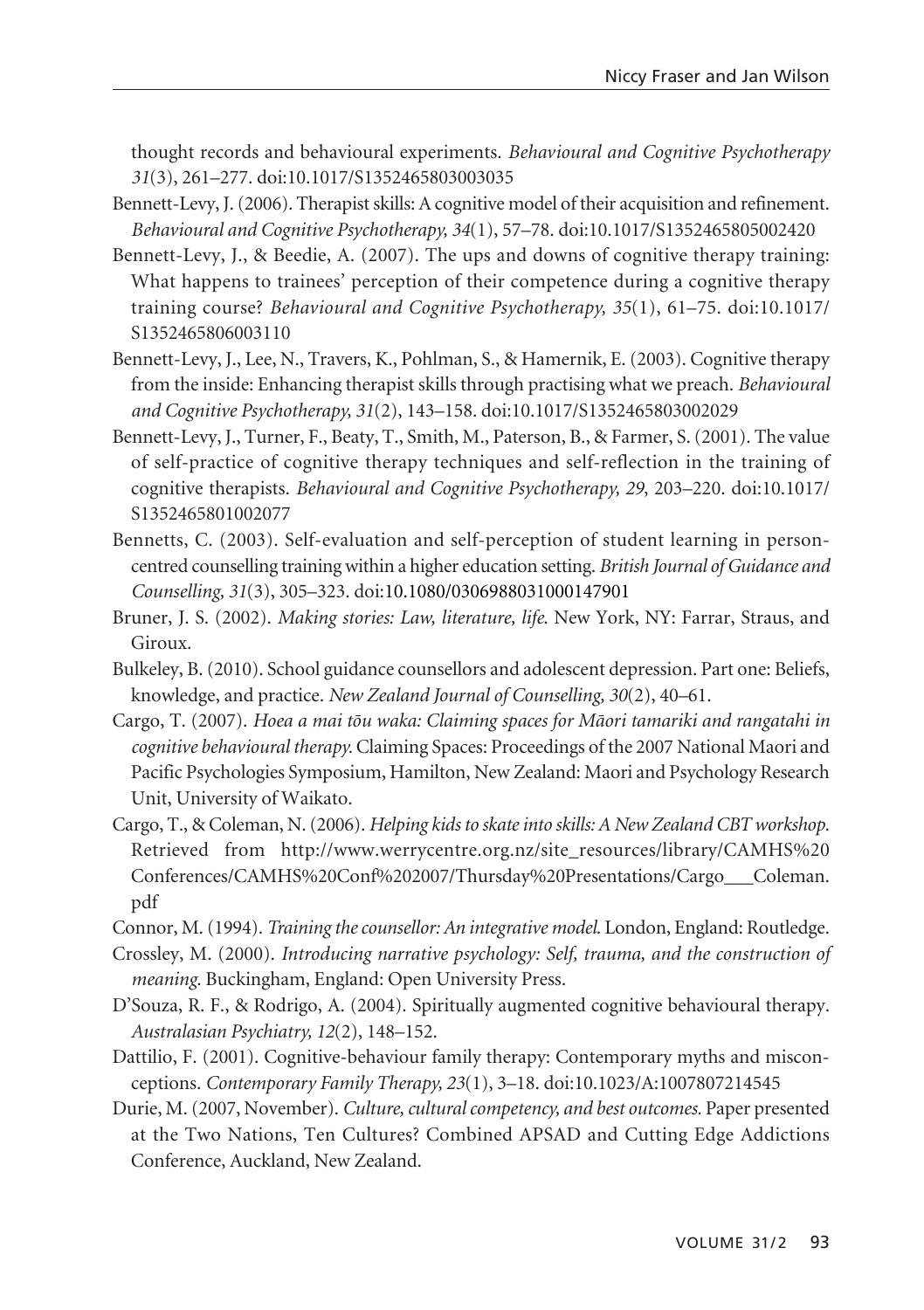- Folkes-Skinner, J., Elliott, R., & Wheeler, S. (2010). "A baptism of fire": A qualitative investigation of a trainee counsellor's experience at the start of training. *Counselling and Psychotherapy Research, 10*(2), 83–92. doi:10.1080/14733141003750509
- Fraser, N., & Wilson, J. (2010). Self-case study as a catalyst for personal development in cognitive therapy training. *The Cognitive Behaviour Therapist, 3*(3), 107–116. doi:10.1017/ S1754470X10000097
- Fredrickson, B., & Losada, M. (2005). Positive affect and the complex dynamics of human flourishing. *American Psychologist, 60*(7), 678–686. doi:10.1037/0003-066X.60.7.678
- Guiffrida, G. A. (2005). The emergence model: An alternative pedagogy for facilitating fit in counseling students. *Counselor Education and Supervision, 44*(3), 201–213.
- Haarhoff, B., & Stenhouse, L. (2004). Practice makes perfect: Practising therapy techniques and training. *New Zealand Clinical Psychologist, 4*(3), 325–332.
- Hensley, L., Smith, S., & Waller Thompson, R. (2003). Assessing competencies of counselorsin-training: Complexities in evaluating personal and professional development. *Counselor Education and Supervision, 42*, 219–230.
- Hirini, P. (1997). Counselling Mäori clients. *New Zealand Journal of Psychology, 26*(2), 13–17.
- Irving, J. A., & Williams, D. (1995). Critical thinking and reflective practice in counselling. *British Journal of Guidance and Counselling, 23*(1), 107–113.
- Jarvis, P. (1988). *Adult and continuing education theory and practice*. London, England: Routledge.
- Jarvis, P., Holford, J., & Griffen, C. (1998). *The theory and practice of learning*. London, England: Kogan Page.
- Kazantzis, N. (2006). Theory, research and practice of cognitive behaviour therapy in Aotearoa/New Zealand: Introduction to the special feature. *New Zealand Journal of Psychology, 35*(3), 114–116.
- Kelly, G. (1955). *Psychology of personal constructs*. New York, NY: W. W. Norton.
- Kolb, D. (1984). *Experiential learning: Experience as the source of learning and development*. Englewood Cliffs, NJ: Prentice Hall.
- Laireter, A., & Willutzki, U. (2003). Self-reflection and self-practice in training of cognitive behaviour therapy: An overview. *Clinical Psychology and Psychotherapy, 10*(1), 19–30.
- Levitt, D. H., & Jacques, J. D. (2005). Promoting tolerance for ambiguity in counselor training programs. *Humanistic Counseling, Education and Development, 44*(1), 46–54.
- Lieblich, A., Tuval-Mashiach, R., & Zilber, T. (1998). *Narrative research: Reading, analysis, and interpretation.* Vol. 47 in the Applied Social Research Methods series. Thousand Oaks, CA: Sage.
- Love, C., & Waitoki, W. (2007). Multicultural competence in bicultural Aotearoa. In I. M. Evans, J. J. Rucklidge, & M. O'Driscoll (Eds.), *Professional practice of psychology in Aotearoa New Zealand* (pp. 265–280). Wellington, New Zealand: New Zealand Psychological Society.

MacKay, H. C., West, W., Moorey, J., Guthrie, E., & Margison, F. (2001). Counsellors' expe-